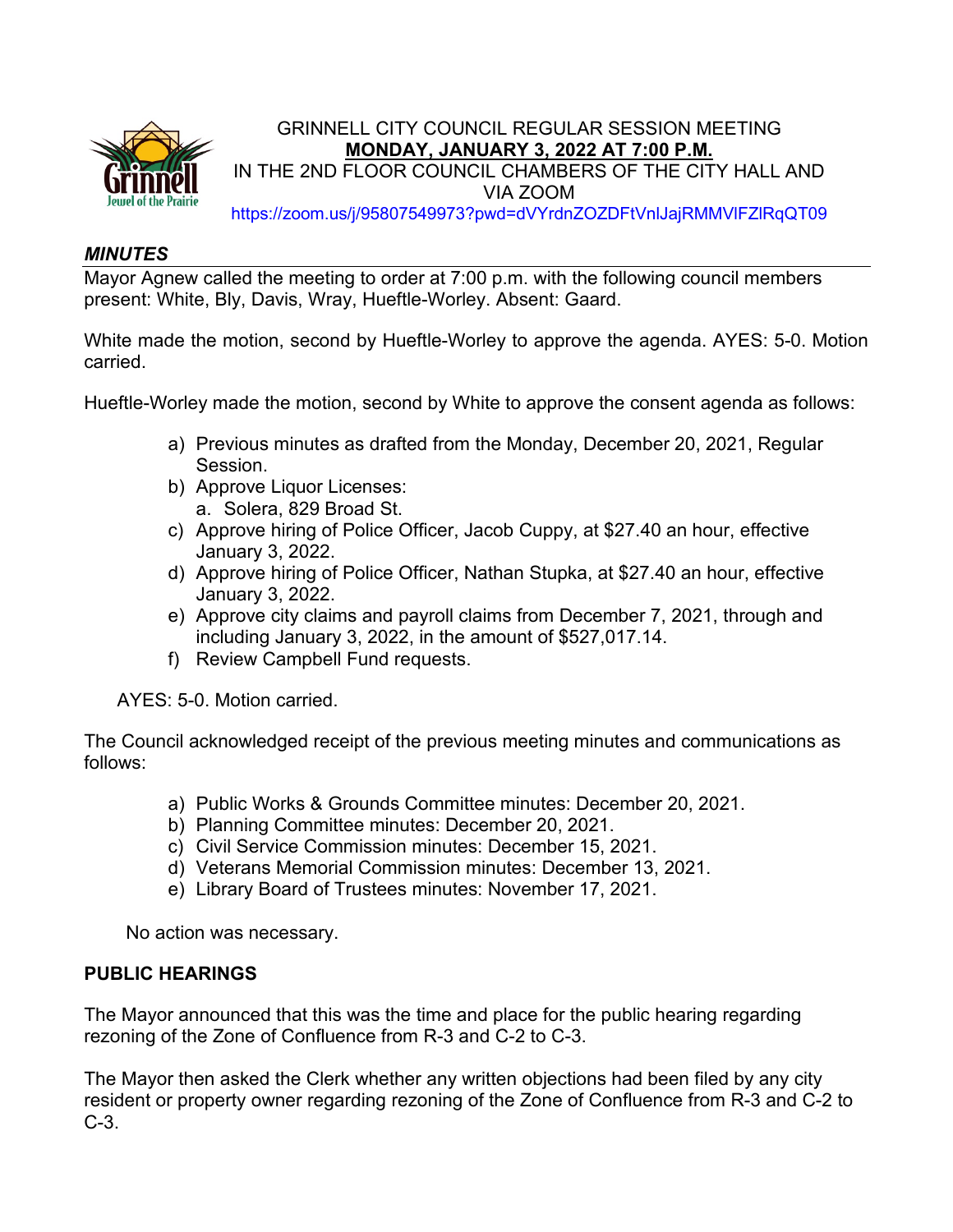The City Clerk advised the Mayor and the City Council that no written objections had been filed. The Mayor then called for oral objections regarding rezoning of the Zone of Confluence from R-3 and C-2 to C-3 and none were made.

Wray made the motion, second by Bly to close the public hearing regarding rezoning of the Zone of Confluence from R-3 and C-2 to C-3. AYES: 5-0. Motion carried.

The Mayor announced that this was the time and place for the public hearing regarding the use of city right-of-way, 807 Broad St.

The Mayor then asked the Clerk whether any written objections had been filed by any city resident or property owner regarding the use of city right-of-way, 807 Broad St.

The City Clerk advised the Mayor and the City Council that no written objections had been filed. The Mayor then called for oral objections regarding the use of city right-of-way, 807 Broad St.

Hueftle-Worley made the motion, second by White to close the public hearing regarding the use of city right-of-way, 807 Broad St. AYES: 5-0. Motion carried.

#### **FINANCE COMMITTEE**

Wray made the motion, second by White to approve Resolution No. 2022-1 - A resolution approving submission of a Catalyst grant for 915 Main Street and a \$100,000 contribution from the City for development. AYES: 5-0. Motion carried.

Wray made the motion, second by Bly to approve Resolution No. 2022-2 - A resolution for monthly internal transfers of funds. AYES: 5-0. Motion carried.

Wray made the motion, second by White to approve Resolution No. 2022-3 - A resolution for monthly transfers of funds for trust and agency. AYES: 5-0. Motion carried.

Wray made the motion, second by Bly to approve Resolution No. 2022-4 - A resolution amending the city fees and policies for rental and services for the city of Grinnell. AYES: 5-0. Motion carried.

Creation of Communications and Community Development Department was discussed. No action was taken.

#### **PUBLIC WORKS AND GROUNDS COMMITTEE**

Hueftle-Worley made the motion, second by Wray to approve Resolution No. 2022-5 - A resolution approving use of the city right-of-way at 807 Broad St. AYES: 5-0. Motion carried.

Hueftle-Worley made the motion, second by Wray to approve Resolution No. 2022-6 – A resolution setting a public hearing on proposed plans and specifications, proposed form of contract, estimate of cost for construction for January 17, 2022, at 7:00 p.m. and directing publication of notice to bidders for the Water Main Replacement Project for the City of Grinnell. AYES: 5-0. Motion carried.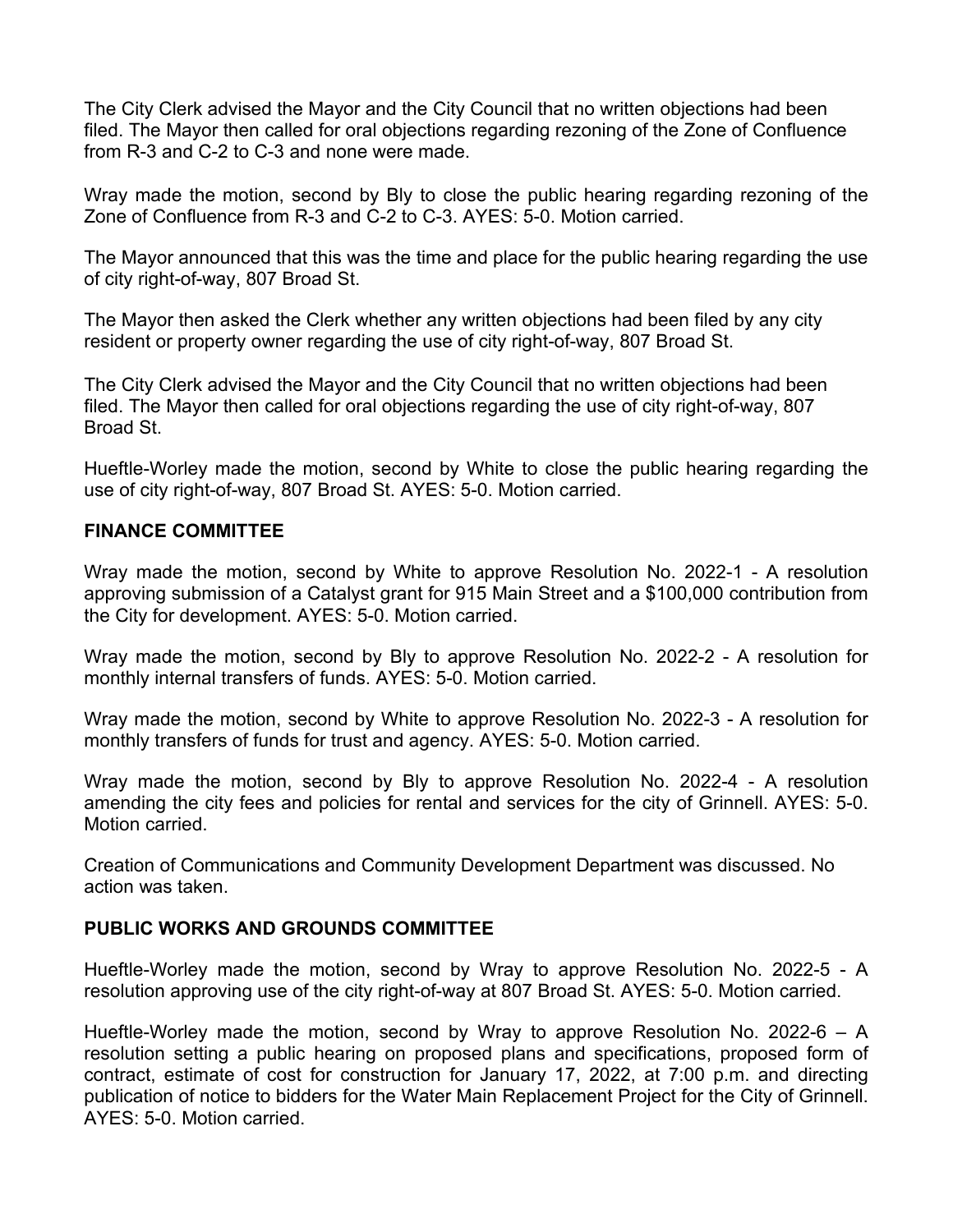Hueftle-Worley made the motion, second by Wray to approve Resolution No. 2022-7 – A resolution authorizing payment of contractor's pay request No. 2 in the amount of \$23,577.43 to Municipal Pipe Tool Co., LLC of Hudson, Iowa for the Southeast Area Sewer Rehabilitation Project. AYES: 5-0. Motion carried.

Hueftle-Worley made the motion, second by Wray to approve of work in the right-of-way request for Mediacom, Spaulding Lane. AYES: 5-0. Motion carried.

## **PUBLIC SAFETY COMMITTEE**

White made the motion, second by Hueftle-Worley to approve Resolution No. 2022-8 – A resolution approving an agreement between the city and Jacob Cuppy for a law enforcement training reimbursement contract. AYES: 5-0. Motion carried.

White made the motion, second by Hueftle-Worley to approve Resolution No. 2022-9 = A resolution approving an agreement between the city and Nathan Stupka for a law enforcement training reimbursement contract. AYES: 5-0. Motion carried.

Securing of trampolines was discussed. No action was taken

An update on Emergency Medical Services was provided. Staff will submit a request for funding to the Poweshiek County ARPA Committee to purchase and equip an ambulance. No action was taken.

## **PLANNING COMMITTEE**

Bly made the motion, second by Davis to approve the first reading of Ordinance No. 1508 - An ordinance amending the provisions pertaining to Peddlers, Solicitors, and Transient Merchants regulations. AYES: 5-0. Motion carried.

Bly made the motion, second by Davis to approve Resolution No. 2022-10 – A resolution approving zoning reclassification of real property located in the incorporated city of Grinnell (Zone of Confluence). AYES: 5-0. Motion carried.

Bly made the motion, second by Davis to approve Resolution No. 2022-11 – A resolution setting public hearing on January 17, 2022, to review offers to purchase 502 High St. AYES: 5- 0. Motion carried.

Bly made the motion, second by Davis to approve Resolution No. 2022-12 - A resolution approving Tax Abatement application for Amendment No. 3 for Daniel O'Halloran, 1624 West St. AYES: 5-0. Motion carried.

## **ORDINANCES**

Bly made the motion, second by Hueftle-Worley to approve the third and final reading of Ordinance No. 1505 - An ordinance amending the provisions pertaining to trimming, care and maintenance of trees. AYES: 3-2. Motion carried.